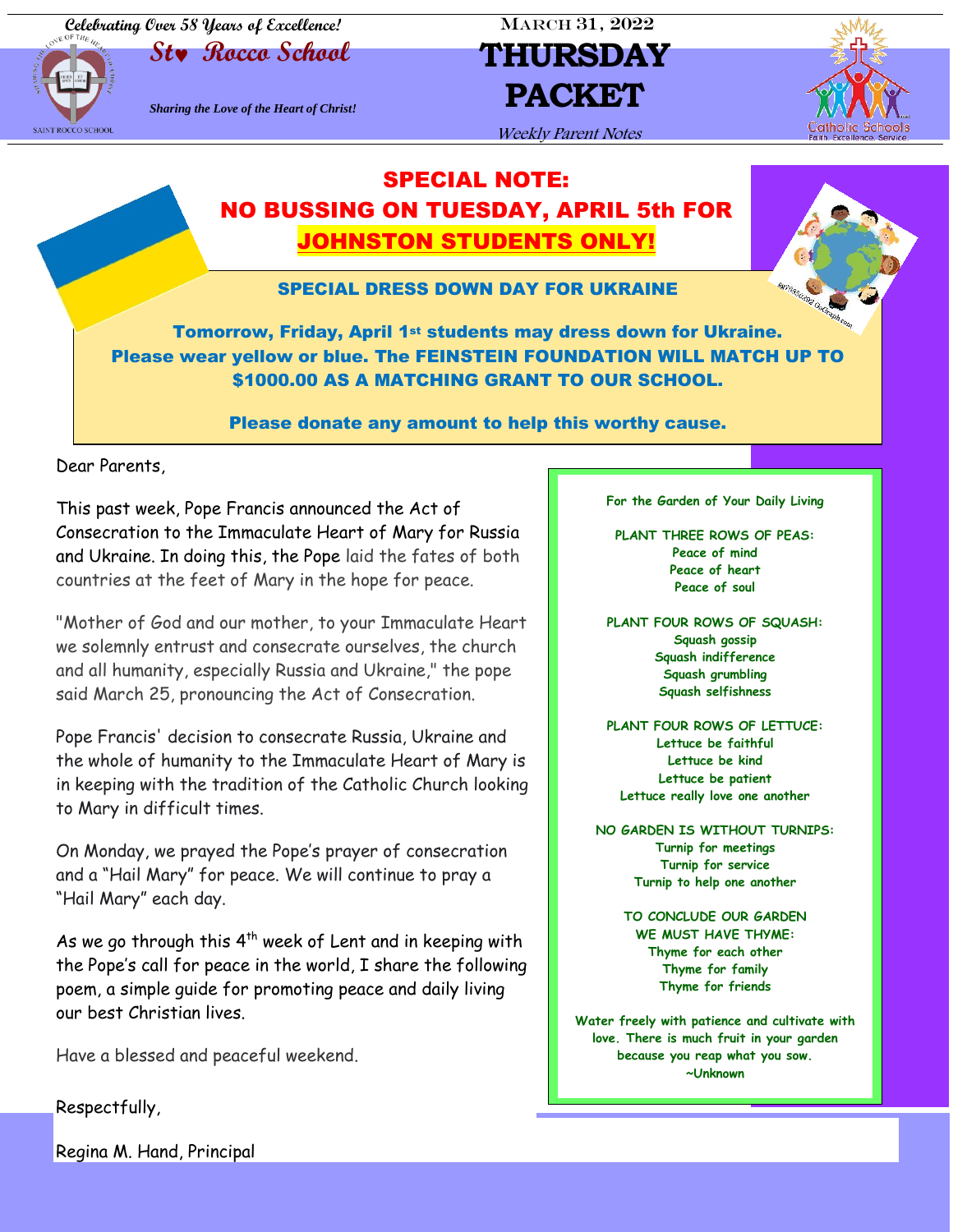Dress Code & Uniform Requirements ~ Summer Uniform Dress goes into effect tomorrow, April 1<sup>st</sup>, please refer to **APPENDIX #2 DRESS CODE** in the Student Handbook. Some areas of concern: hair length, styles and accessories  $\sim$  jewelry  $\sim$  proper footwear  $\sim$  nail polish etc.

The school uniform is a symbol of unity within the school community. It minimizes distractions in the learning process and teaches students to take pride in their appearance by wearing the regulated uniform. By wearing the uniform, students are constantly reminded they are representing St. Rocco School. -





#### Stations of the Cross

Every Wednesday during Lent students will attend Stations of the Cross. All are welcome.

- Grades K–4 will attend at 9 a.m.
- Grades 5–8 will attend at 1:45 p.m.

On Wednesday, April 13th grade 4 will be presenting the Living Stations of the Cross at 1:15 p.m.



**OPERATION RICE BOWLS Your** donations are truly appreciated by those who are less fortunate. Thank you for changing lives this Lenten Season. Please send donations in check form by Tuesday, April 12th.

**Week of the Young Child Calendar of Events**

## **PreK3, PK4 & Kindergarten**

The Week of the Young Child is an annual celebration sponsored by the National Association for the Education of Young Children. This is the world's largest early childhood educational association, with nearly 100,000 members and a network of over 300 local, state and regional affiliates. St. Rocco School will join the rest of the country in this celebration of its youngest students with an entire week of fun and interesting events.

| Mon., April 4th   | Tues., April 5 <sup>th</sup> | Weds., April 6 <sup>th</sup>                      | Thurs., April 7 <sup>th</sup>              | Fri., April 8 <sup>th</sup> |
|-------------------|------------------------------|---------------------------------------------------|--------------------------------------------|-----------------------------|
| Bring a Stuffed   | Dress as your                | Artsy Wednesday                                   | Beach Dance Party                          | Belated Birthday            |
| Animal to school. | favorite                     | Wear as many                                      |                                            | Celebration                 |
|                   | Community Helper             | colors as you can.                                | BaasH                                      | Dr. Seuss                   |
|                   |                              |                                                   | PARTY                                      |                             |
|                   |                              |                                                   | gg72387288 GoGraph.com<br>Ice Cream Social |                             |
|                   |                              |                                                   |                                            |                             |
|                   |                              |                                                   |                                            |                             |
|                   |                              |                                                   |                                            |                             |
|                   |                              |                                                   |                                            | Dress as your               |
|                   |                              |                                                   |                                            | favorite Dr. Seuss          |
|                   |                              |                                                   |                                            | character.                  |
|                   |                              | Grade 1 will be participating Weds. - Friday ONLY |                                            |                             |
|                   |                              |                                                   |                                            |                             |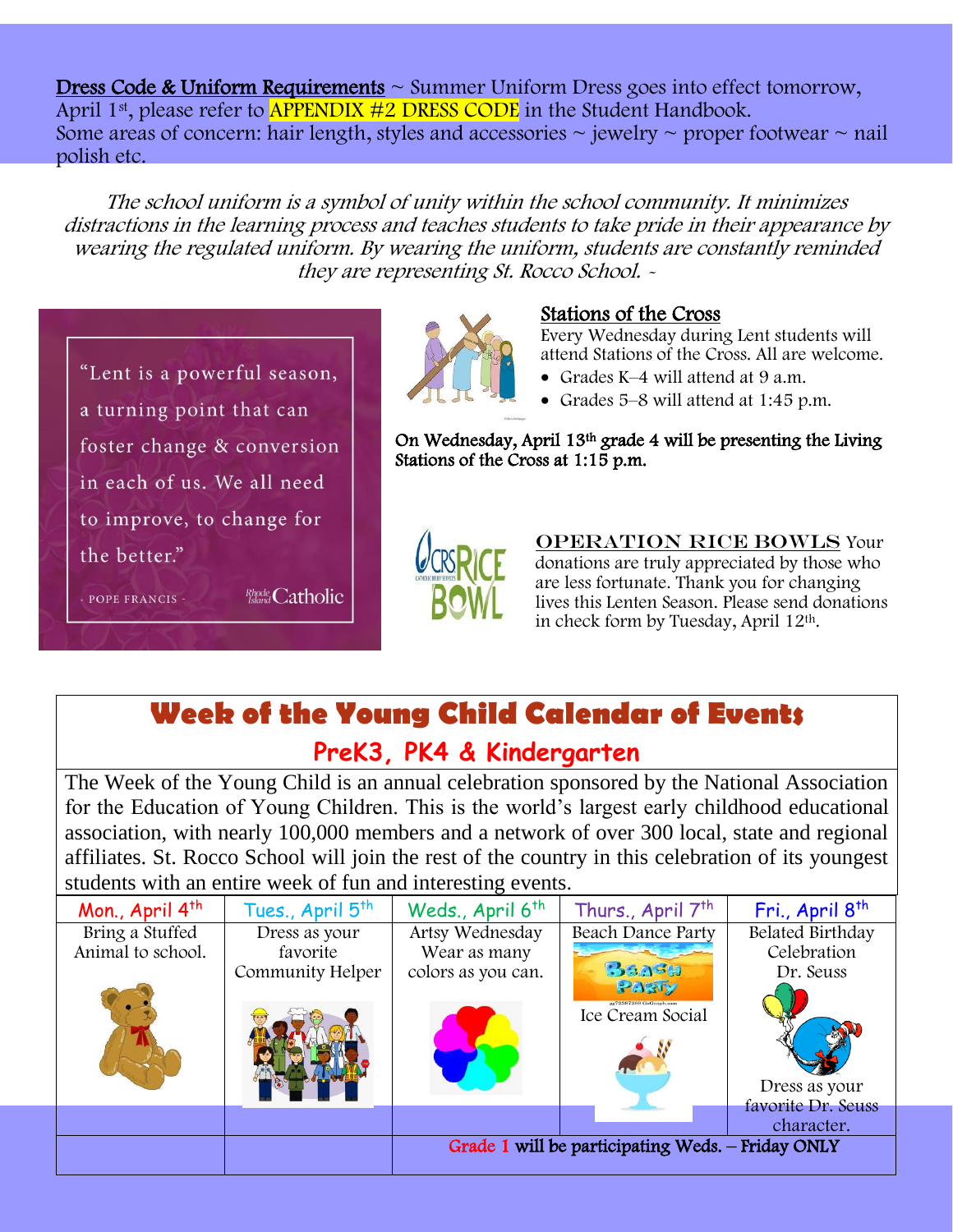# Important Information

St. Rocco School is accepting applications for the 2022-2023 school year. Please encourage family and friends to visit our school. "Word of mouth" is the best way to spread the good news about us. Don't forget about our REFERRAL PROGRAM! Please check the website for details. For more than 58 years, St. Rocco has had the distinction and reputation of educating the whole child; spiritually, educationally and socially. We are proud of our accomplishments and we continue to strive to greatness for our students!

FACTS Tuition Assistance Applications – FACTS tuition aid applications for the 2022- **EXECTS** 2023 school year are ongoing. You can apply by going on to the FACTS management website. Diocesan tuition assistance funds cannot be placed for a student if the family's FACTS application has not been completed. Families must complete a FACTS tuition application every year. The deadline for completing the application to be considered for tuition assistance for the 2022-23 school year is April 15th.

**Stop & Shop** – Giftcards are always available in the Rectory Office during office hourse (Monday, Tuesday, Thursday 9-3 & Wed 9-2). The face value of your giftcard purchase goes towards your fundraiser fee.



- THE AFTER SCHOOL CLUB Tuesday
- AFTERSCHOOL DANCE PROGRAM Wednesday
- FRIENDS OF JESUS PRAYER GROUP-Thursday
- NEWSPAPER CLUB Thursday



 $YEARBOOK ORDERS ~ Please be sure to order a yearbook that captures the$ amazing memories of your child's school year! (REMINDER to GRADE 8 Parents: DO NOT ORDER  $\sim$  the payment for a personalized yearbook was included in your child's graduation dues.)



**Lunch Room Policies**  $\sim$  Just a few reminders: Now that the students are having lunch in Café Rocco, please remind your child of proper lunchroom etiquette. St. Rocco School is a Nut & Peanut free school.

Also, no glass containers are allowed. Students need to bring in their own water bottle, however they will have access to water all day.



**Easter Raffle**  $\sim$  The Student Council is sponsoring an Easter Raffle. All proceeds will benefit St. Rocco School.

See the attached flyer. Chances .50 each. Drawing will take place on Thursday, April 14th.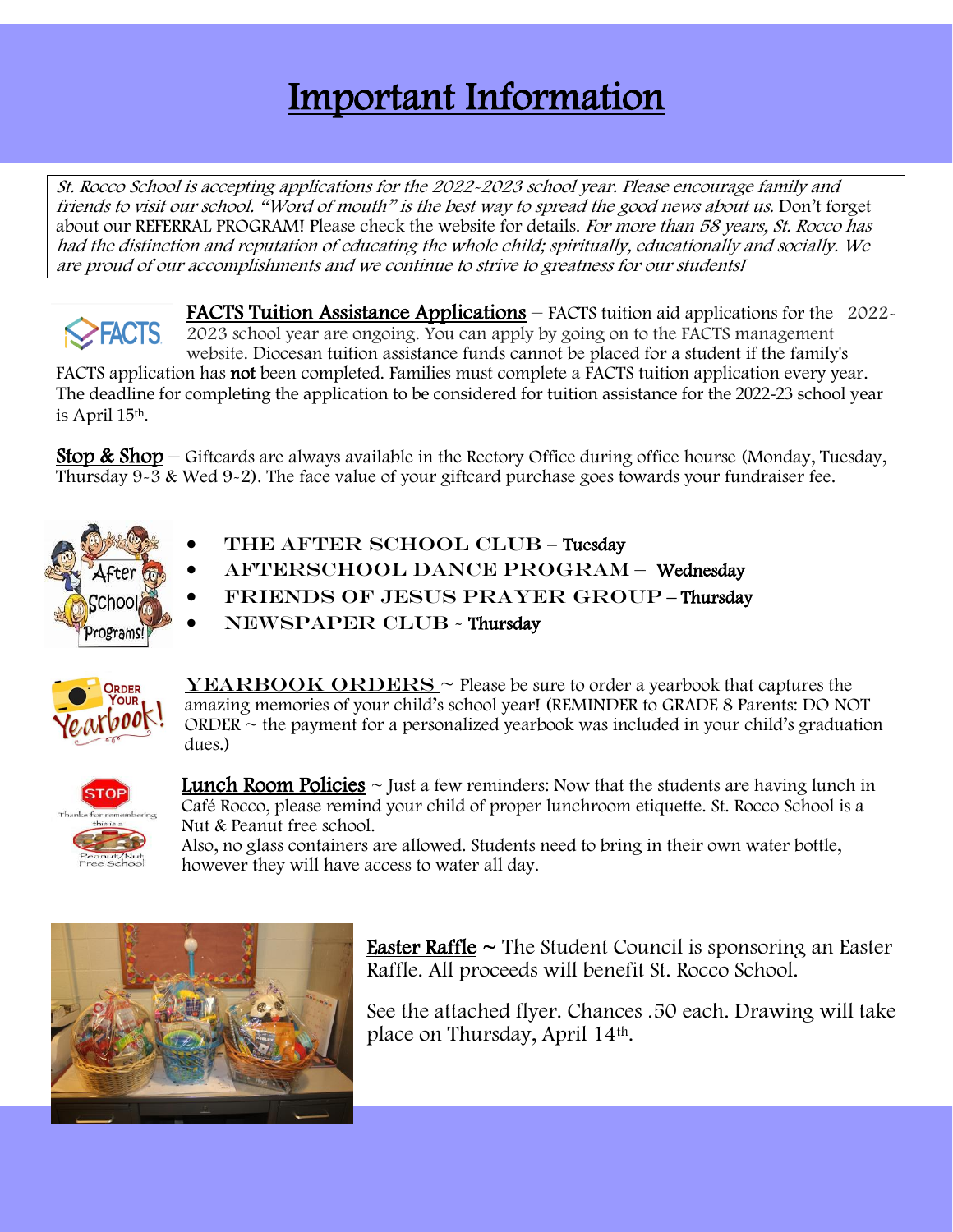## Classroom News-Mrs. Montecalvo

Students have been experiencing a lot in Science and should be pleased with their efforts.

Fifth graders have learned about ecology, energy pyramids, food chains, and



adaptations. They have learned about how limiting factors and carrying capacity are related. The Solar System will be discussed in the third trimester and the fifth graders are excited to learn all about the planets, moon, asteroids, and meteors.

Sixth graders learned about cells and the organelles found in them. They created 3-D cell models using Styrofoam, clay, playdough, pipe cleaners, boxes and many other unique items. They learned about passive transport, active transport, and organic compounds. The relationship between photosynthesis and cellular respiration are being discussed.



Seventh graders finished their invention convention projects and should be very



proud. They were judged by four judges and made quite an impression with their knowledge. Someday we may see Blizzard Feet, Sturdy Stacker, Carmbrella, Tissue Issues and many other inventions in stores near you. The seventh graders are learning about commensalism,

mutualism, prey, predators, and adaptations of animals and plants.



Eighth graders worked hard on their organ system brochure projects. They presented their systems and learned that muscles make up about 40 percent of our weight, the right lung is larger than the left lung, the lungs are the only organ that floats, fifteen percent of our weight is the skin, there are more nerve cells in our body than stars in the Milky

Way, and many more things. They are going in-depth about the muscular system, smooth muscles, cardiac muscles, and how we are able to move in all directions. It is amazing that over half the school year is over and we are gearing up for the third trimester. All the students should be proud of all their accomplishments.